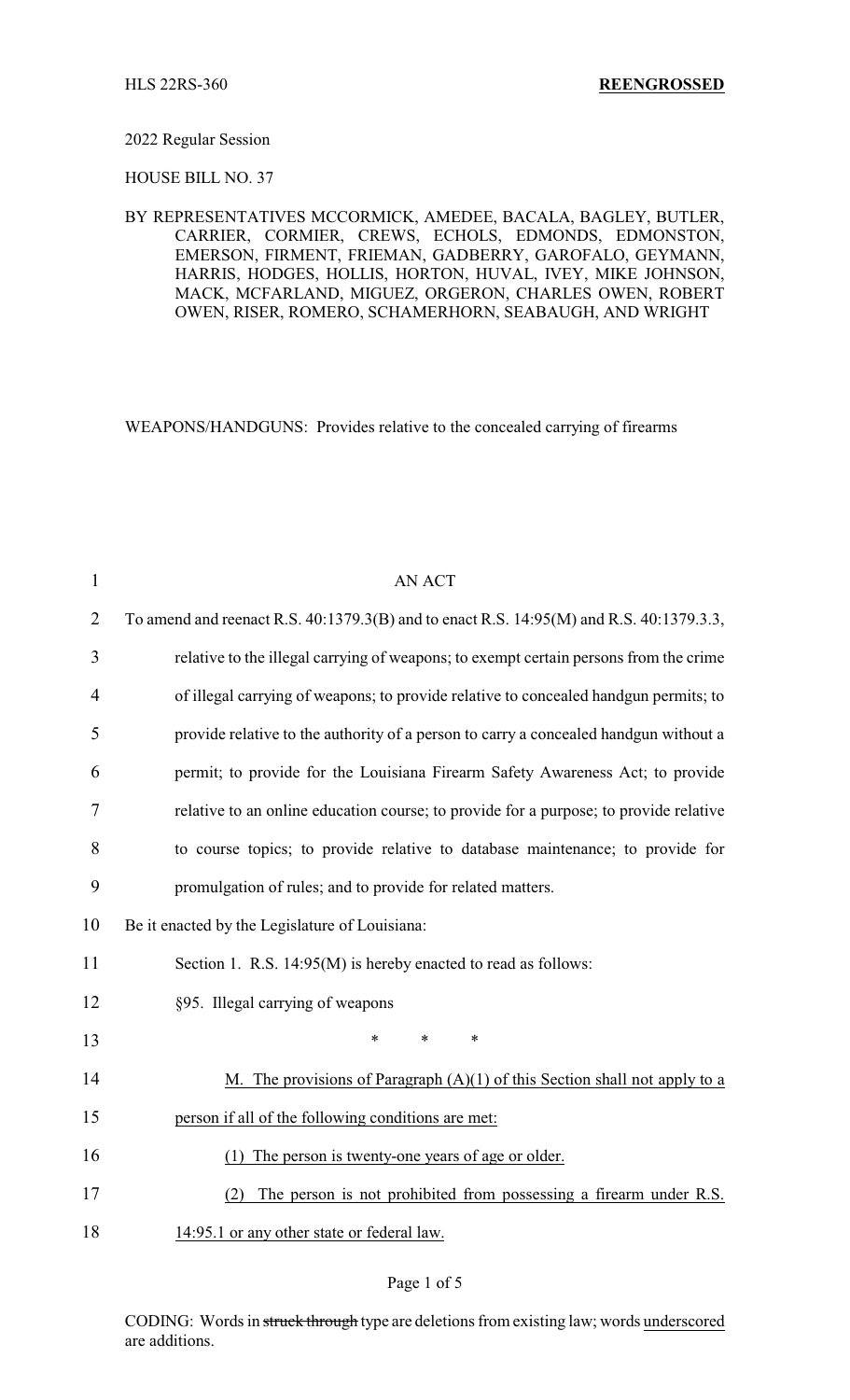| $\mathbf{1}$   | Section 2. R.S. 40:1379.3(B) is hereby amended and reenacted and R.S. 40:1379.3.3      |  |
|----------------|----------------------------------------------------------------------------------------|--|
| $\overline{2}$ | is hereby enacted to read as follows:                                                  |  |
| 3              | Statewide permits for concealed handguns; application procedures;<br>§1379.3.          |  |
| 4              | definitions                                                                            |  |
| 5              | $\ast$<br>$\ast$<br>$\ast$                                                             |  |
| 6              | $B1(H)$ A concealed handgun permit shall be issued only to a Louisiana                 |  |
| 7              | resident who qualifies for a permit under the provisions of this Section. A concealed  |  |
| 8              | handgun permit issued pursuant to the provisions of this Section shall grant authority |  |
| 9              | to a Louisiana resident to carry a concealed handgun on his person.                    |  |
| 10             | $(2)$ A Louisiana resident shall be required to possess a valid concealed              |  |
| 11             | handgun permit issued by the state of Louisiana pursuant to the provisions of this     |  |
| 12             | Section in order to carry a concealed handgun in the state of Louisiana.               |  |
| 13             | $\ast$<br>∗                                                                            |  |
| 14             | §1379.3.3. Louisiana Firearm Safety Awareness Act                                      |  |
| 15             | A. This Section shall be known and cited as the "Louisiana Firearm Safety"             |  |
| 16             | Awareness Act".                                                                        |  |
| 17             | B. The Department of Public Safety and Corrections, office of state police,            |  |
| 18             | shall provide a two-hour online handgun education course at no cost to Louisiana       |  |
| 19             | residents.                                                                             |  |
| 20             | C. The purpose of this online education course is to educate the public on             |  |
| 21             | firearm safety and use. The course is optional and shall not be a requirement for      |  |
| 22             | obtaining a concealed handgun permit under R.S. 40:1379.3. Completion of this          |  |
| 23             | course shall not grant any person the right to carry a concealed handgun unless        |  |
| 24             | otherwise provided by law.                                                             |  |
| 25             | D. The online handgun education course shall include instruction on all of             |  |
| 26             | the following topics:                                                                  |  |
| 27             | Handgun basics and nomenclature.<br>(1)                                                |  |
| 28             | Firearm-free zones.<br>(2)                                                             |  |
| 29             | (3) Use of deadly force.                                                               |  |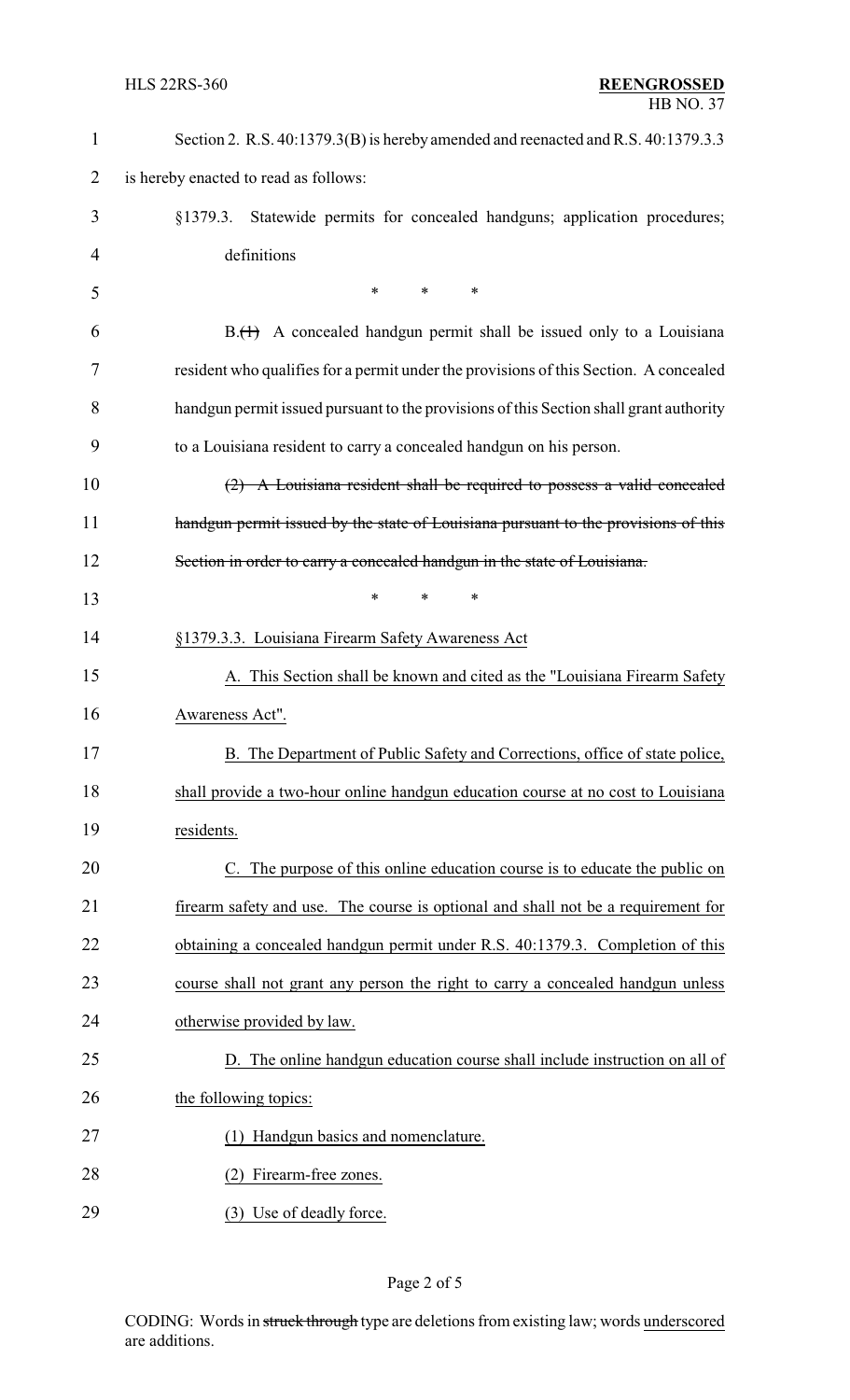| $\mathbf{1}$   | (4) Interactions with law enforcement officers.                                         |
|----------------|-----------------------------------------------------------------------------------------|
| $\overline{2}$ | (5) Conflict resolution.                                                                |
| 3              | (6) Accident prevention.                                                                |
| 4              | Unauthorized access prevention.                                                         |
| 5              | (8) Safe handling of a handgun.                                                         |
| 6              | E. State police shall maintain an online database of all licensed handgun and           |
| 7              | firearm instructors to allow the public to search for classes.                          |
| 8              | $F(1)$ The content, structure, accessibility, and all other related matters of the      |
| 9              | online handgun education shall be developed and promulgated by the Department           |
| 10             | of Public Safety and Corrections, office of state police, in accordance with the rules  |
| 11             | and regulations of the Administrative Procedure Act.                                    |
| 12             | In accordance with Paragraph (1) of this Subsection, the Department of                  |
| 13             | Public Safety and Corrections, office of state police, shall divide the topics provided |
| 14             | in Subsection D of this Section into eight video segments that shall broadcast for no   |
| 15             | less than fifteen minutes per segment.                                                  |
|                |                                                                                         |

# DIGEST

The digest printed below was prepared by House Legislative Services. It constitutes no part of the legislative instrument. The keyword, one-liner, abstract, and digest do not constitute part of the law or proof or indicia of legislative intent. [R.S. 1:13(B) and 24:177(E)]

| HB 37 Reengrossed | 2022 Regular Session | McCormick |
|-------------------|----------------------|-----------|
|                   |                      |           |

**Abstract:** Exempts certain persons from the crime of illegal carrying of weapons, removes the requirement that a person possess a permit issued by the state in order to carry a concealed handgun, and provides for an online handgun education course.

Present law (R.S. 14:95) prohibits the carrying of a concealed firearm, provides for criminal penalties, and provides for certain exceptions to the offense.

Proposed law creates an exception to this prohibition for a person who is 21 years of age or older and who is not prohibited from possessing a firearm under any federal or state law.

Present law (R.S. 40:1379.3) provides that La. residents who meet certain eligibility requirements may apply for and be issued a concealed handgun permit authorizing the person to carry a concealed handgun on his person in the state. Present law requires the person to possess a valid concealed handgun permit issued by the state in order to carry a concealed handgun.

Proposed law removes the requirement that a person possess a permit issued by the state in order to carry a concealed handgun.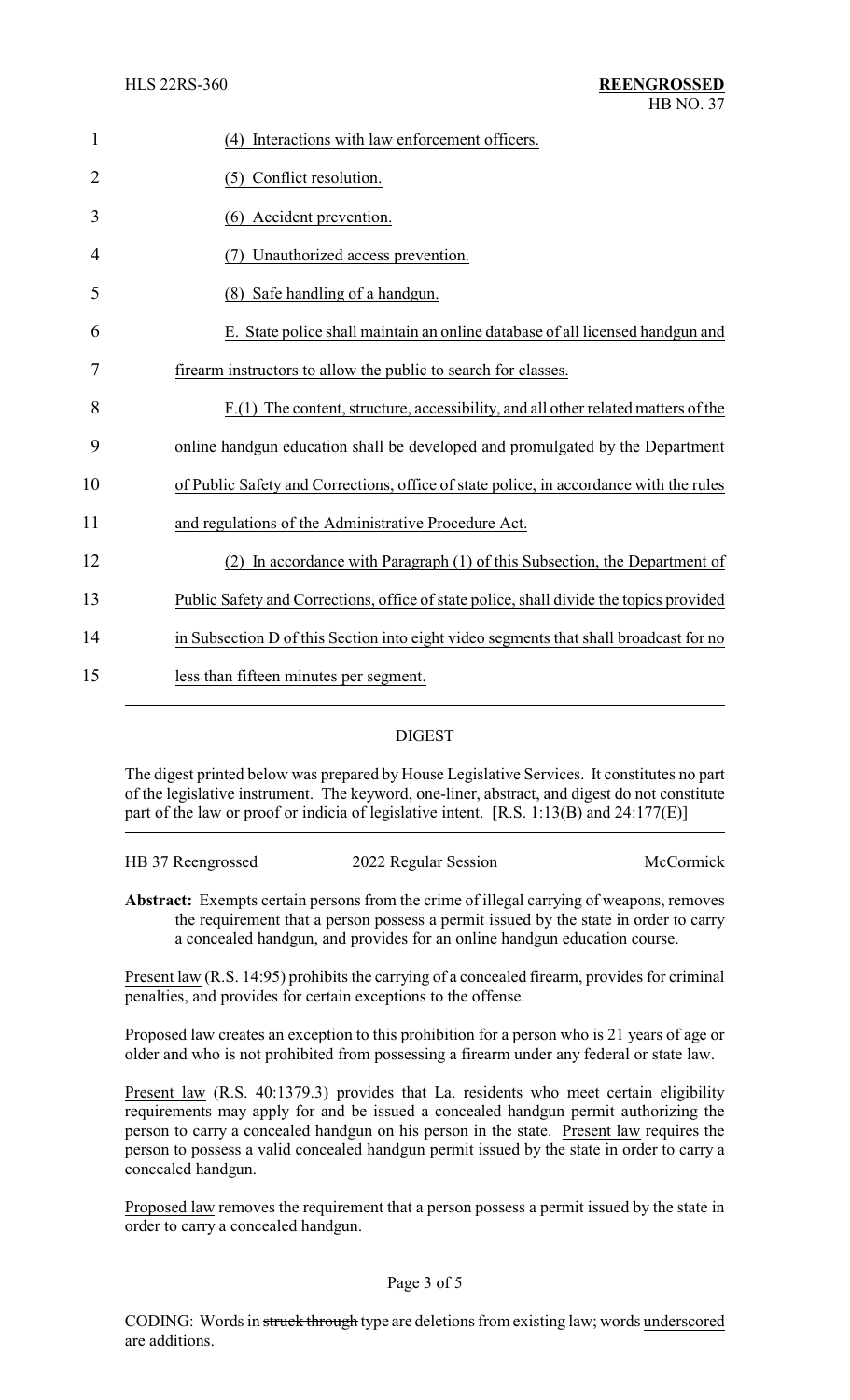Proposed law (R.S. 40:1379.3.3) shall be known and cited as the "Louisiana Firearm Safety Awareness Act".

Proposed law provides that the DPS&C, office of state police, shall provide a two-hour online handgun education course at no cost to La. residents.

Proposed law provides for the purpose of the online education course, and provides that the course is optional and shall not be a requirement for obtaining a concealed handgun permit under present law (R.S. 40:1379.3).

Proposed law provides that completion of the online education course shall not grant any person the right to carry a concealed handgun unless otherwise provided by law.

Proposed law provides that the online handgun education course shall cover all of the following topics:

- (1) Handgun basics and nomenclature.
- (2) Firearm-free zones.
- (3) Use of deadly force.
- (4) Interactions with law enforcement officers.
- (5) Conflict resolution.
- (6) Accident prevention.
- (7) Unauthorized access prevention.
- (8) Safe handling of a handgun.

Proposed law provides that state police shall maintain an online database of all licensed handgun and firearm instructors to allow the public to search for classes.

Proposed law provides that the content, structure, accessibility, and all other related matters of the online handgun education shall be developed and promulgated by the DPS&C, office of state police, in accordance with the rules and regulations of the Administrative Procedure Act.

Proposed law provides that the DPS&C, office of state police, shall divide the topics provided in proposed law into eight video segments that shall broadcast for no less than 15 minutes per segment.

(Amends R.S. 40:1379.3(B); Adds R.S. 14:95(M) and R.S. 40:1379.3.3)

Summary of Amendments Adopted by House

- The Committee Amendments Proposed by House Committee on Administration of Criminal Justice to the original bill:
- 1. Increase the minimum age a person must be to legally carry a weapon from 18 years of age to 21 years of age.